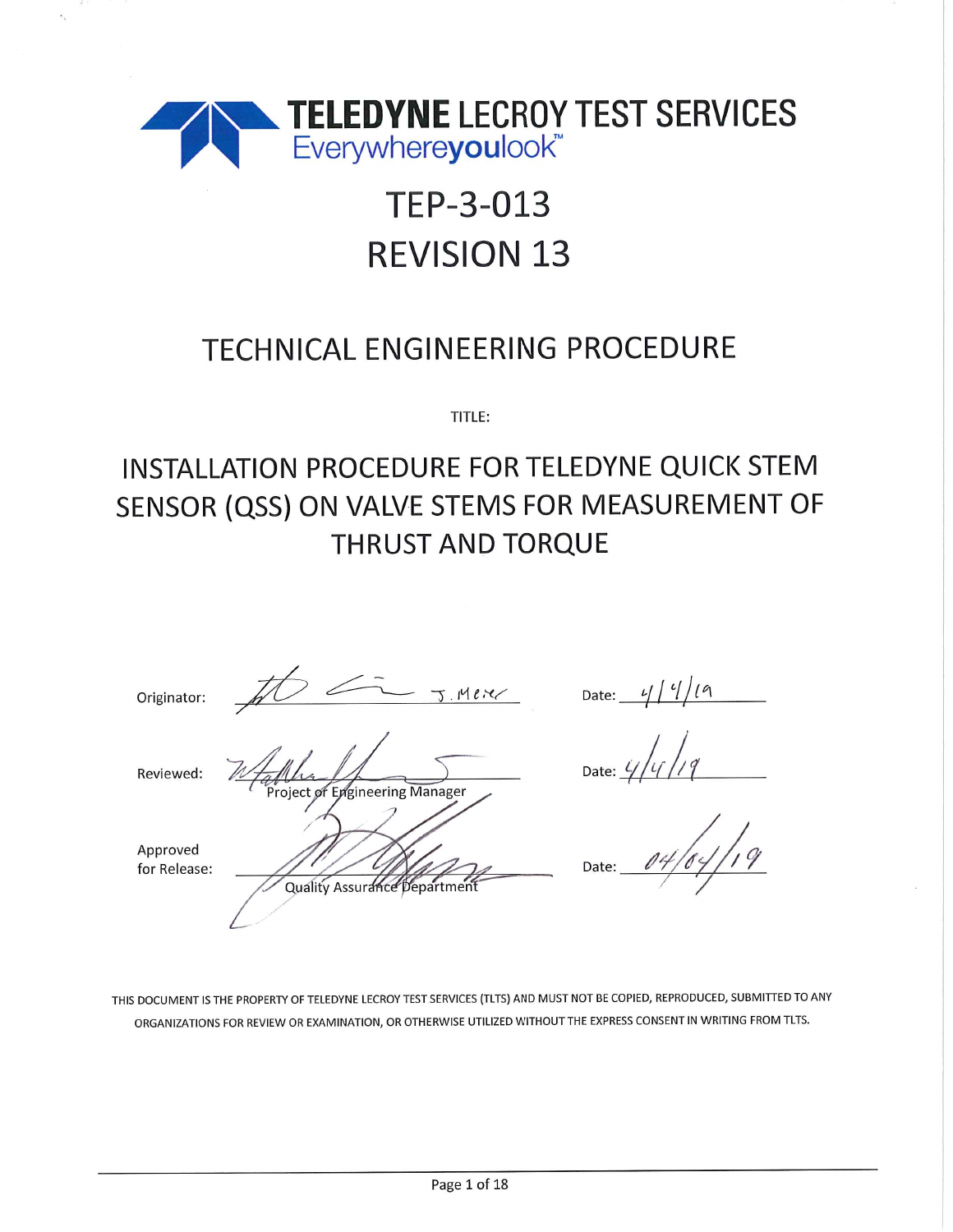**TABLE OF CONTENTS PAGE** 

**TELEDYNE**<br>LECROY TEST SERVICES

| $1.0\,$ | SCOPE                                       | 3              |
|---------|---------------------------------------------|----------------|
| 2.0     | APPLICATION                                 | 4              |
| $3.0\,$ | PRE-REQUISITES                              | 5              |
| 4.0     | <b>EQUIPMENT</b>                            | 5              |
| $5.0$   | MATERIAL                                    | 6              |
| 6.0     | <b>METHOD</b>                               | $\overline{7}$ |
| $7.0\,$ | FIGURE 1 - QSS INSTALLATION TECHNIQUE       | 10             |
| 8.0     | Epoxy Mixing Instructions and Cure Schedule | 11             |
| 9.0     | Quick Stem Sensor Installation Log          | 12             |
| 10.0    | <b>Material Properties Listing</b>          | 17             |

### Revision Record

| <b>REV</b> | <b>DATE</b>   | SECTION(S) | <b>DESCRIPTION</b>                                                            |
|------------|---------------|------------|-------------------------------------------------------------------------------|
| 13         | April 4, 2019 | 1.1        | Added QSS Max Temperature Testing Chart. Reformatted Section 2.2<br>and $2.3$ |
|            |               |            |                                                                               |
|            |               |            |                                                                               |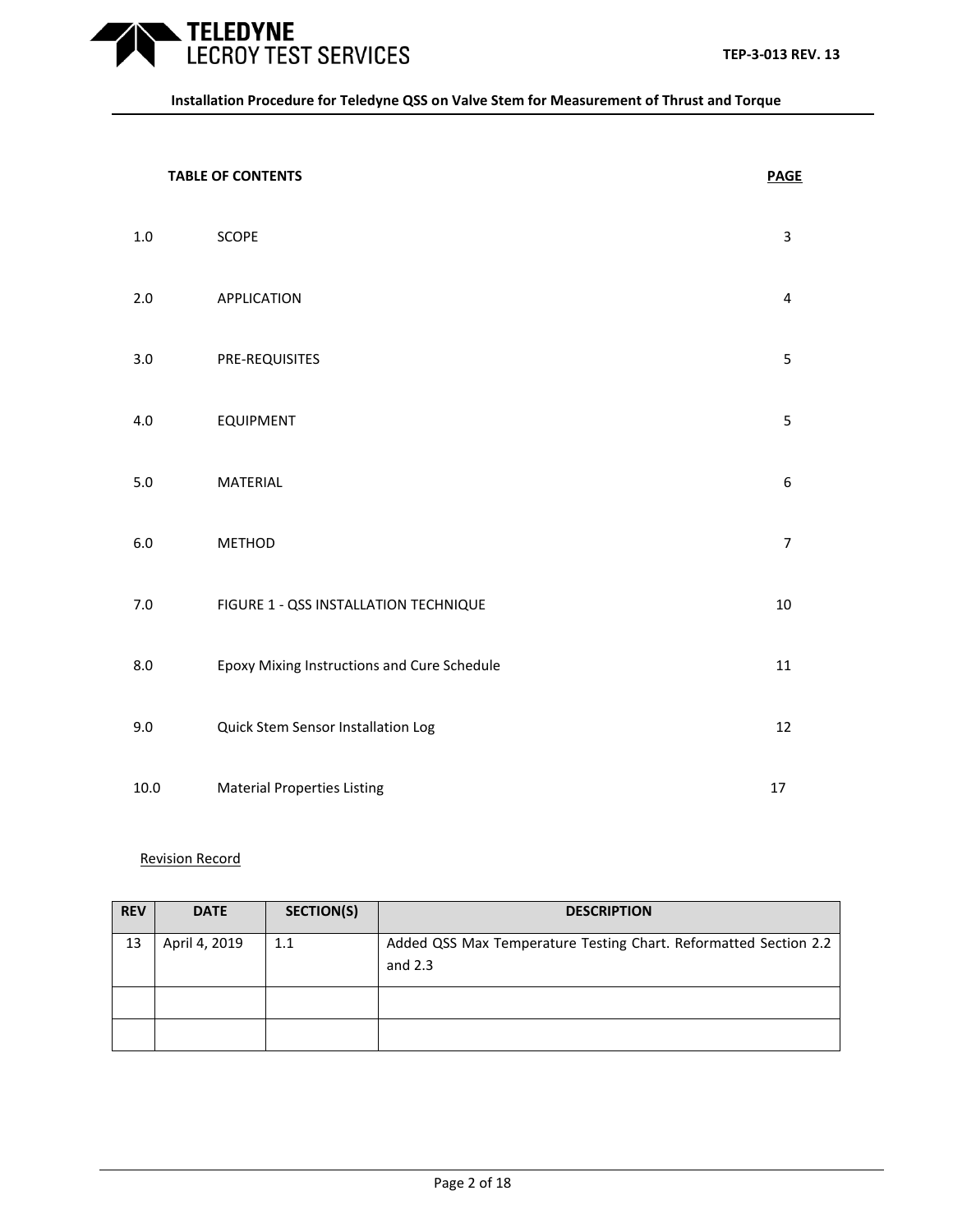### TELEDYNE **ECROY TEST SERVICES**

**Installation Procedure for Teledyne QSS on Valve Stem for Measurement of Thrust and Torque**

### **1.0 SCOPE**

1.1 This procedure provides instructions for the installation of Teledyne LeCroy Test Services (TLTS) Quick Stem Sensors (QSS) on the stems of Motor Operated and/or Air Operated Valves (MOV/AOV). This procedure applies to all TLTS Quick Stem Sensors (QSS) installed on rising stem and rotating-rising stem valves and the stems of butterfly valves.

> The QSS is a strain gage transducer that measures Torque and Thrust of MOV or AOV valve stems. TLTS classifies QSS installations as permanent or temporary and low, standard or high temperature. Temporary QSS installations are typically not exposed to high operating temperatures. Permanent or long-term installations require special consideration of not only the off-line temperature conditions under which testing will occur but also the temperature that the stem will see on-line between refueling outages assuming the user wishes to leave the QSS in place and perform as found (AF) testing at a subsequent outage. The chart below should be used as a guide to QSS and adhesive selection based on potential testing and exposure temperatures.

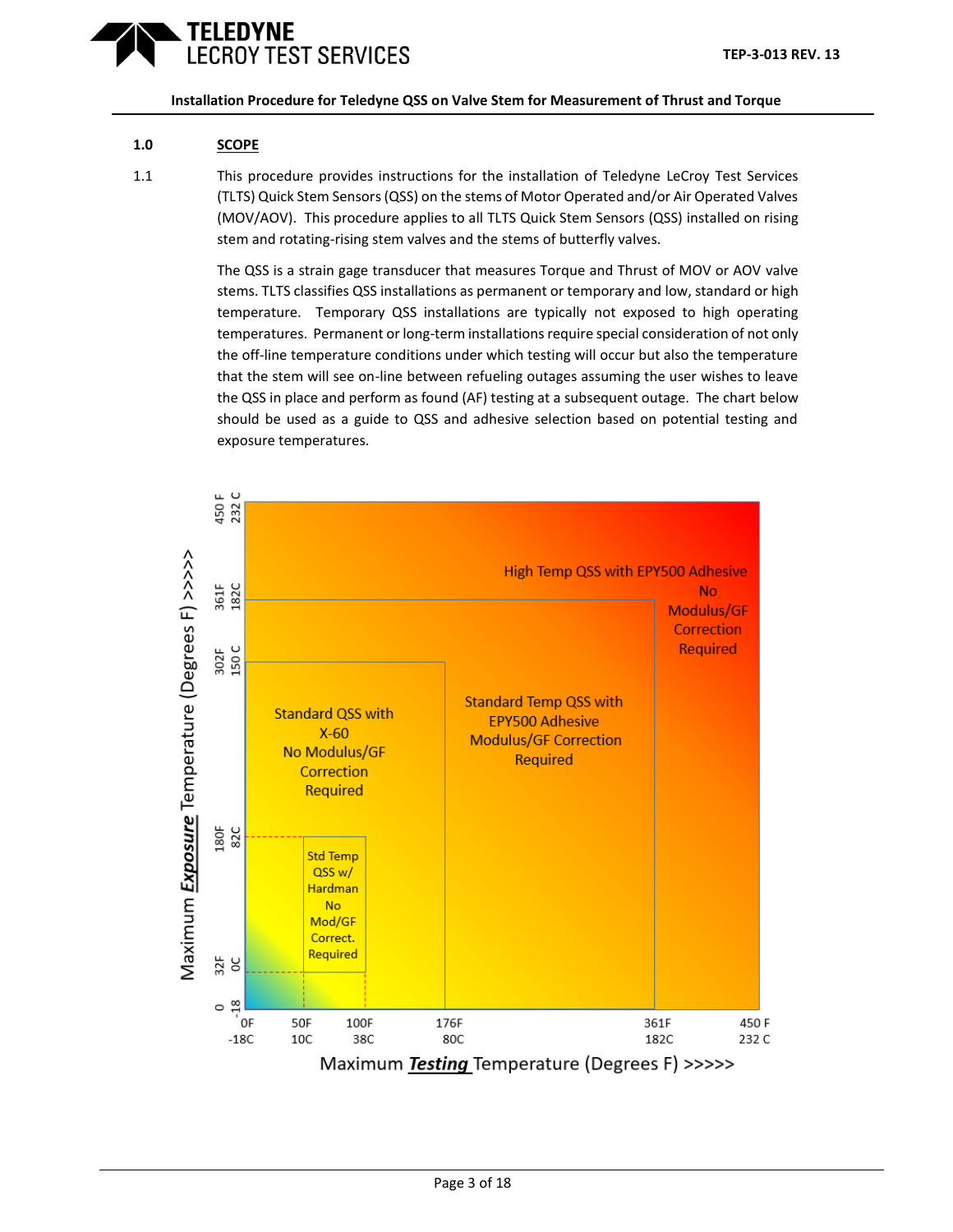### **2.0 APPLICATION**

2.1 The QSS installation classifications differ in the materials used to build the QSS and how the appropriate adhesive is mixed and cured. Each classification of installation requires the use of different equipment, materials and methods.

### 2.2 Standard and High Temperature QSS

- <span id="page-3-0"></span>2.2.1 A standard temperature QSS consists of a QSS, Part Numbers TES-xxxxTT350CD, TESxxxxTQ350CD, or TES-xxxxTH350CD. The QSS foil backing material and solder connections of the lead wire to the QSS establishes the 0°F to 361°F maximum testing and exposure temperature of the QSS. Modulus and Gage Factor (GF) correction should be performed on test data taken over 176°F.
- <span id="page-3-1"></span>2.2.2 A high temperature QSS Installation consists of a QSS, Part Numbers TES-xxxxTT350HTCD, TESxxxxTQ350HTCD, or TES-xxxxTH350HTCD. The HT QSS uses different foil material and solder and has a 0 to 450°F temperature range and because of the match of GF temperature coefficient and temperature effect on material modulus, no temperature correction is necessary.

### 2.3 Low, Standard, and High Temperature Adhesive

2.3.1 A low temperature, permanent QSS Installation consists of a **standard** QSS (Section [2.2.1\)](#page-3-0) installed with X60 Adhesive.  $X60$  has a test temperature range of  $-328$  to  $+176$  degrees Fahrenheit. This adhesive does not require a heat cure; see its curing schedule in Section 8.0. X60 can sustain exposure to 302°F between tests.

> A low temperature, permanent QSS installation can also consist of a **standard** QSS (Section [2.2.1\)](#page-3-0) installed with Hardman EPOWELD – 3672 Adhesive. The adhesive is the factor that limits the testing temperature to 50-100°F. Hardman EPOWELD – 3672 Adhesive can be exposed to a temperature range of 0 to 180 degrees Fahrenheit. This adhesive does not require a heat cure; see its curing schedule in Section 8.0.

- 2.3.2 A standard temperature, permanent QSS installation consists of a **standard** QSS (Section [2.2.1\)](#page-3-0), installed with EPY-500 adhesive. The EPY-500 adhesive is heat cured per the cure requirements of Section 8.0.
- 2.3.3 A high temperature, permanent QSS installation consists of a **high temperature** QSS (Section [2.2.2\)](#page-3-1) installed with EPY-500 adhesive. The EPY-500 adhesive is post-cured for this installation; see its curing and post cure requirements in Section 8.0
- 2.4 Most QSS installations utilize a "calculated" Thrust and Torque sensitivity calibration which is based on stem material properties, stem diameter and QSS Gage Factor. When a calculation is used instead of a physical calibration, the Plant's Design Engineering Department or equivalent shall provide the values of E and  $\mu$ . The basis document shall be referenced on the calculation sheet.
- 2.5 Most QSS installations utilize a "calculated" Thrust and Torque sensitivity calibration which is based on stem material properties, stem diameter and QSS Gage Factor. When a calculation is used instead of a physical calibration, the Plant's Design Engineering Department or equivalent shall provide the values of E and  $\mu$ . The basis document shall be referenced on the calculation sheet.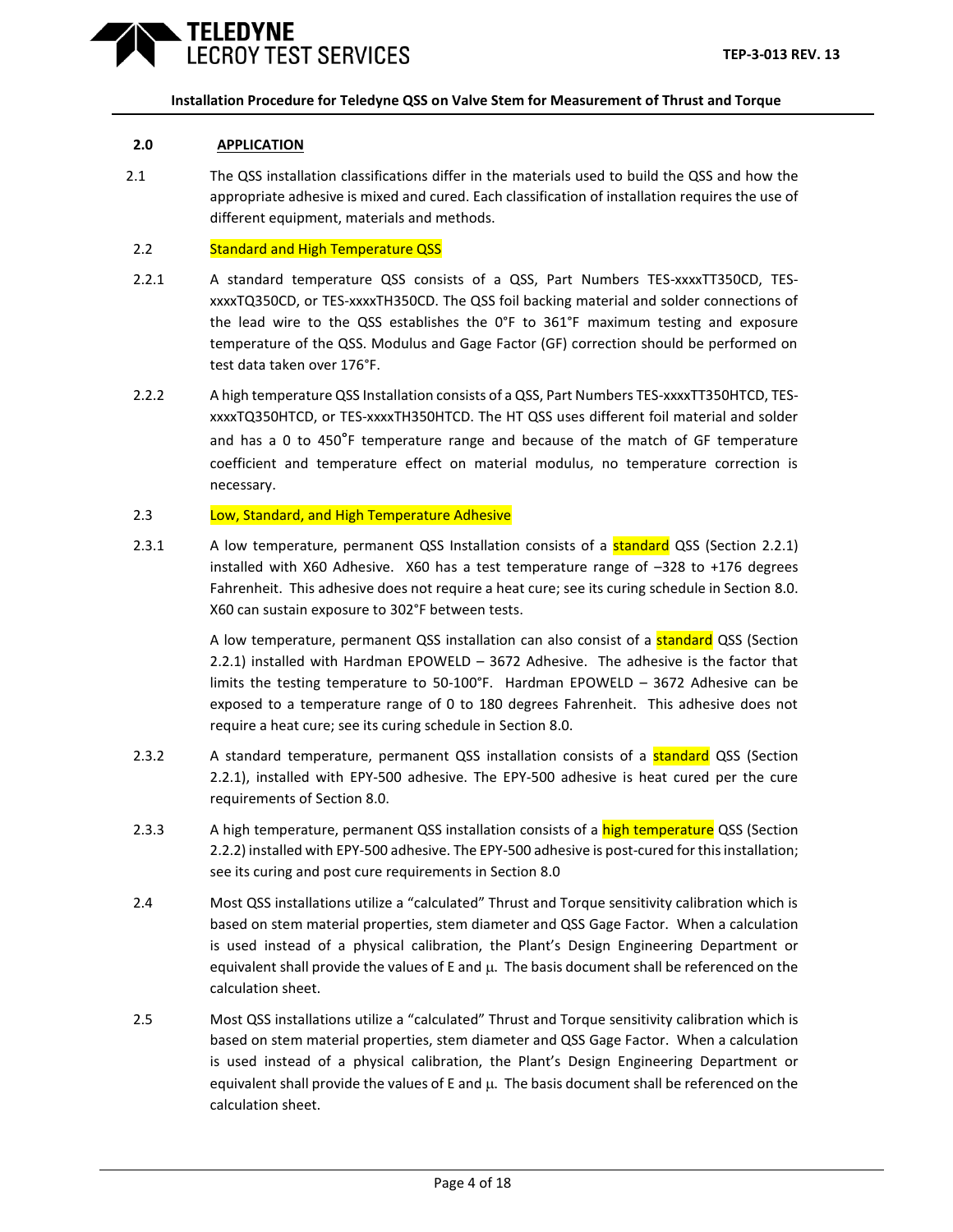### TELEDYNE ROY TEST SERVICES

### **Installation Procedure for Teledyne QSS on Valve Stem for Measurement of Thrust and Torque**

2.6 The Sensitivity Calculation Worksheets in Section 9.0 are used to calculate the torque sensitivity and/or the thrust sensitivity of the QSS Installation. The stem material properties (Young's Modulus and Poisson's Ratio) in Section 10.0 can be used when the stem material property information is not available and/or the plant Engineering Department accepts the TLTS Stem Material Properties Recommendations.

This stem material listing is referenced from TLTS Calculation Package Document, CP-A-722-2.

To calibrate a QSS Installation, see Teledyne Engineering Procedure TEP-3-023, titled "In-Situ Calibration of Plant Valve Stems Instrument with Thrust and Torque-Sensing Strain Gage Bridges Using QUIKCAL".

### **3.0 PRE-REQUISITES**

- 3.1 The following prerequisites must be satisfied prior to the start of QSS installation:
	- The valve(s) to be instrumented should be taken out of service by the utility following its established procedures. If the valves cannot be taken out of service, coordination with the control room shall be obtained.
	- Drawings of the valve(s) must be available to determine the stem or shaft material.
	- The location on the stem where the QSS is to be mounted must have a smooth surface.
	- The personnel must be certified to the level required for the task to be performed.
	- Access to the valve(s) must be provided (including staging, if required).
	- Electric power must be available at the valve.
	- The Radiological Condition Report for the valve and its surroundings must be available.
	- Radiological protection commensurate with the existing site conditions must be used.
- 3.2 The following personnel responsibilities apply:
	- a. Project Manager
		- i. Ensure that valve walk-down data requested by the MOV QSS Installation Log (Section 9.0) is available to the field QSS installation personnel .
		- ii. Designate an On-site Installation Supervisor
	- iii. Provide justification for all QSS Installations that are close to a transition (Section 6.1.4 a).
	- b. On-Site Installation Supervisor
		- i. Verify that QSS sensor installation and documentation are correct and complete (Section 9.0).
		- ii. Approve the QSS sensor installation.
	- c. Technician
		- i. Perform surface preparation and QSS Installation in accordance with the requirements of this procedure.
		- ii. Obtain approval from Project Manager for QSS Installations that are closer to stem transitions than the required axial distance of two times the radial depth of the transition (Section 6.1.4 b).
	- d. Client
		- i. Provide safe and adequate access to all locations designated by the TLTS On-Site Supervisor.
		- ii. Complete client portion of installation log for each valve, prior to installation team deployment.

### **4.0 EQUIPMENT**

- a. Ball Point Pens, Pencils
- b. Lights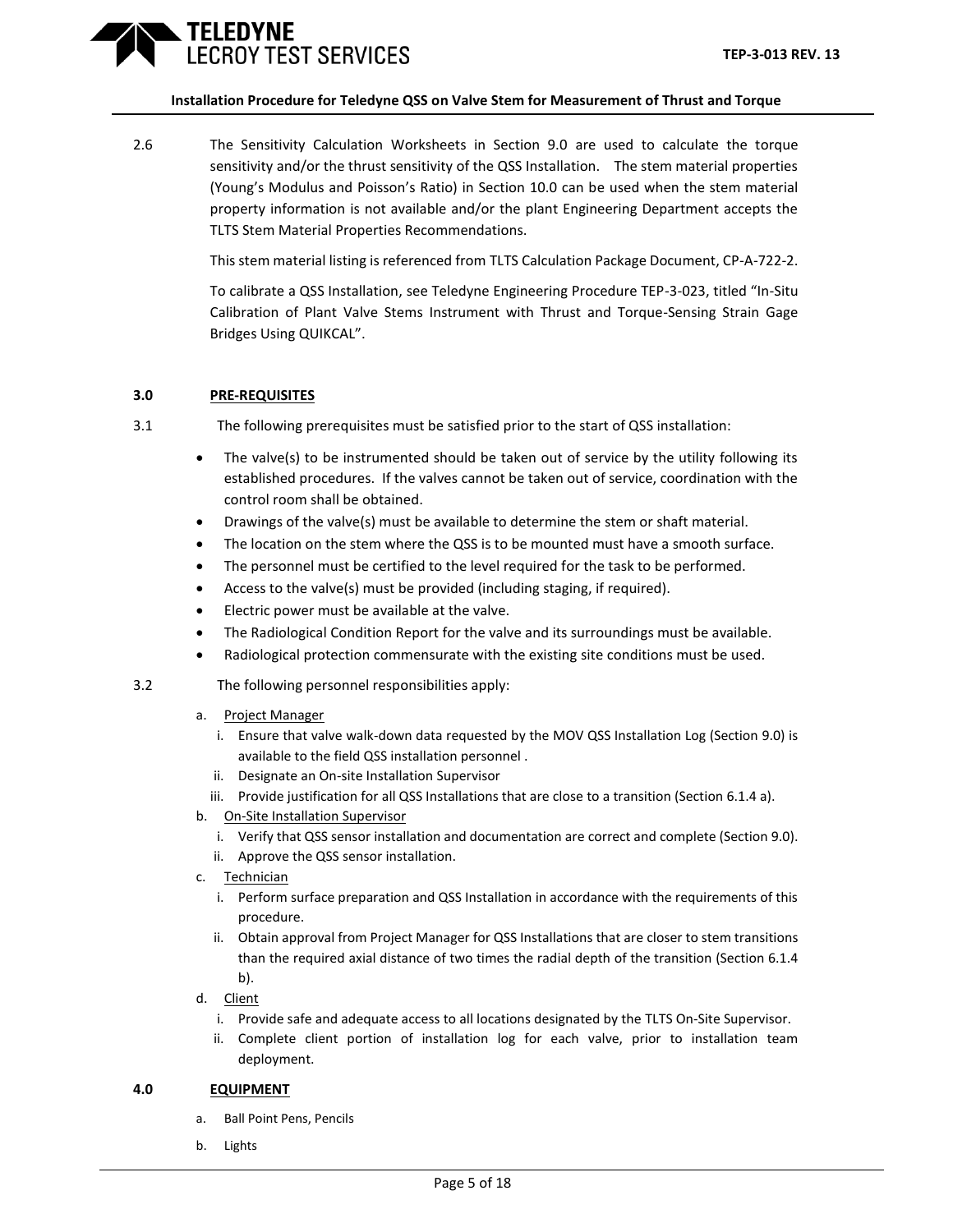### **TELEDYNE** LECROY TEST SERVICES

### **Installation Procedure for Teledyne QSS on Valve Stem for Measurement of Thrust and Torque**

- c. Inspection Mirror (if necessary)
- d. Calibrated Micrometer
- e. P-3500 Vishay Strain Indicator or equivalent (NOTE: Quiklook is acceptable alternative)
- f. QSS Holder (Optional)

### **5.0 MATERIAL**

Materials needed for QSS installations are below. Note that the required adhesive is dependent on exposure and testing temperature as shown in 1.1.

|                 | <b>QSS Installation Materials</b>                                                          | <b>Exposure Temperature&gt;&gt;</b>                                                                       | $<$ 180 $^{\circ}$ F | <302°F      | $<$ 450 $\degree$ F |
|-----------------|--------------------------------------------------------------------------------------------|-----------------------------------------------------------------------------------------------------------|----------------------|-------------|---------------------|
|                 |                                                                                            | Testing Temperature>>                                                                                     | $< 100°$ F           | $<$ 176°F   | $<$ 450 $\degree$ F |
| <b>TLTS P/N</b> | <b>Description</b>                                                                         | <b>Adhesive&gt;&gt;</b>                                                                                   | <b>Hardman</b>       | <b>X-60</b> | <b>EPY500</b>       |
| 159228*         | Epoweld 3672*, Hardman Epoxy - Box of 100                                                  |                                                                                                           | x                    |             |                     |
| 159230-10       | X60 Adhesive, Box of 10                                                                    |                                                                                                           |                      | x           |                     |
| 159206          | EPY-500, (5) 10 gram packages                                                              |                                                                                                           |                      |             | x                   |
| 159403          | 100 Grit Silicon Carbide Paper, 1 x 25 Yards                                               |                                                                                                           | x                    | x           | x                   |
| 159424          | 220 Grit Silicon Carbide Paper, 1 x 25 Yards                                               |                                                                                                           | x                    | x           | x                   |
| 159402          | Gauze Pads, 200 Ct.                                                                        |                                                                                                           | x                    | x           | x                   |
| 159401          | Cotton Swabs, 100 Ct.                                                                      |                                                                                                           | x                    | x           | x                   |
| 159318-10       | Clamping Device, Low Tension QSS Clamp 10 Pack                                             |                                                                                                           | x                    | x           | x                   |
| 159218          | Degreaser, CSM, 20 Oz Spray Can                                                            |                                                                                                           | x                    | x           | x                   |
| 159201          | M-Prep Metal Conditioner, 16 Oz Bottle                                                     |                                                                                                           | x                    | x           | x                   |
| 159202          | M-Prep Neutralizer, 16 Oz Bottle                                                           |                                                                                                           | x                    | x           | x                   |
| 159204          | M-Coat C, (4) 1 Oz Bottles                                                                 |                                                                                                           | x                    | x           | x                   |
| 159203          | RTV 3145, 3 Oz Tube                                                                        |                                                                                                           | x                    | x           | x                   |
| 159105          | Heater, Temperature Controller                                                             |                                                                                                           |                      |             | x                   |
| 159146          | <b>Heating Tape</b>                                                                        |                                                                                                           |                      |             | x                   |
|                 | TES-QSS-Blank**   QSS Blank for Installation training - 5 Pack                             |                                                                                                           |                      | Optional    |                     |
|                 | necessary to properly position the QSS<br>**Specify stem diameter when ordering QSS Blanks | *Use Epoweld adhesive only for room temperature applications such as feedwater valves where extra time is |                      |             |                     |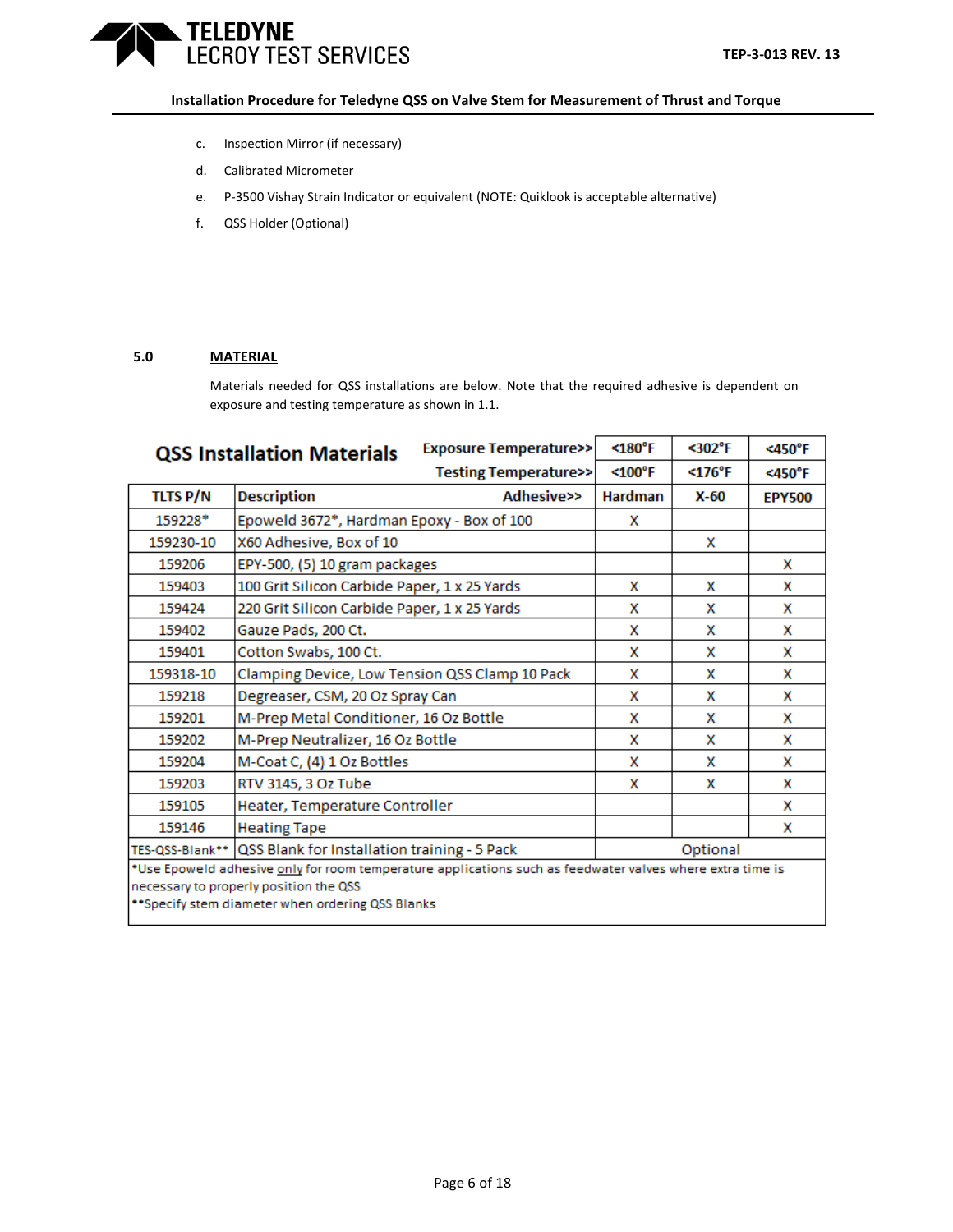### 6.0 **METHOD**

### 6.1 Determine Location of QSS Installation

- 6.1.1 Interference of the QSS Installation with the packing, packing retainer, or actuator must be avoided. Approximately 1/8 inch radial clearance is required if the installation must enter an enclosed space such as the packing retainer.
- 6.1.2 Mark the stem at the point where it enters the packing and where it enters the actuator. Stroke the valve to the opposite position, i.e., closed if originally open; or open if originally closed, and again mark the stem where it enters the packing and actuator. The length of the stem between the inner pair of the four marks on the stem will be the area available for the installation of the QSS.
	- **Note**: If the valve is unavailable for stroking, the length of stem travel may be provided by client. From the length of stem travel, determine the section that will be clear of the actuator and packaging. This will be the location of the QSS Installation.
- 6.1.3 Using a calibrated micrometer, measure the stem diameter and record it on the QSS Installation Log (Section 9.0).
- 6.1.4 The following guidelines are to be followed when installing a QSS on or near a stem transition. Typical stem transitions include anti-rotation devices, keyways, threads, shoulders and undercuts.
	- Uncalibrated: When calculating thrust and torque output sensitivities, the QSS must be installed on a smooth section of the stem and located at a axial distance of at least two times the radial depth of the transition away from the transition. The QSS may be placed on or closer to the transition with approval of the TLTS Project Manager when justification can be provided, based on either finite element analysis and/or a laboratory verification test, that the discontinuities do not affect the calculated sensitivities.
	- Calibrated: When the thrust and torque sensitivities are to be determined by in-situ calibration, the QSS may be placed closer to the stem transition than stated above or on stem transition areas with no effect on the calibrated sensitivities. For such installations, the installation logs (Section 9.0) must be reviewed and approved by the Project Manager.
- **6.2 Surface Preparation for QSS Installation**

Note: Surface temperature shall be 77°F ±7°F when using Hardman Epoweld 3672.

6.2.1 Degrease the surface to which the strain gage is to be bonded with acetone, methyl ethyl keytone (MEK), or an approved degreasing solvent.

**Note**: If acetone or MEK is not approved for use in the Plant, alcohol (20 oz can) is acceptable.

- 6.2.2 Abrade the specimen surface with 80 or 100 grit silicon carbide paper, removing all rust, corrosion, or oxidation.
- 6.2.3 Degrease the surface removing all residue left from the abrading process.
- 6.2.4 Cut several strips of 220 or 240 grit silicon carbide paper. Wet the paper with M-Prep metal conditioner and abrade the surface.
- 6.2.5 Remove the M-Prep Conditioner and abrasive residue with a tissue or gauze pad over the specimen area. This step may have to be repeated to ensure that the conditioner has been removed.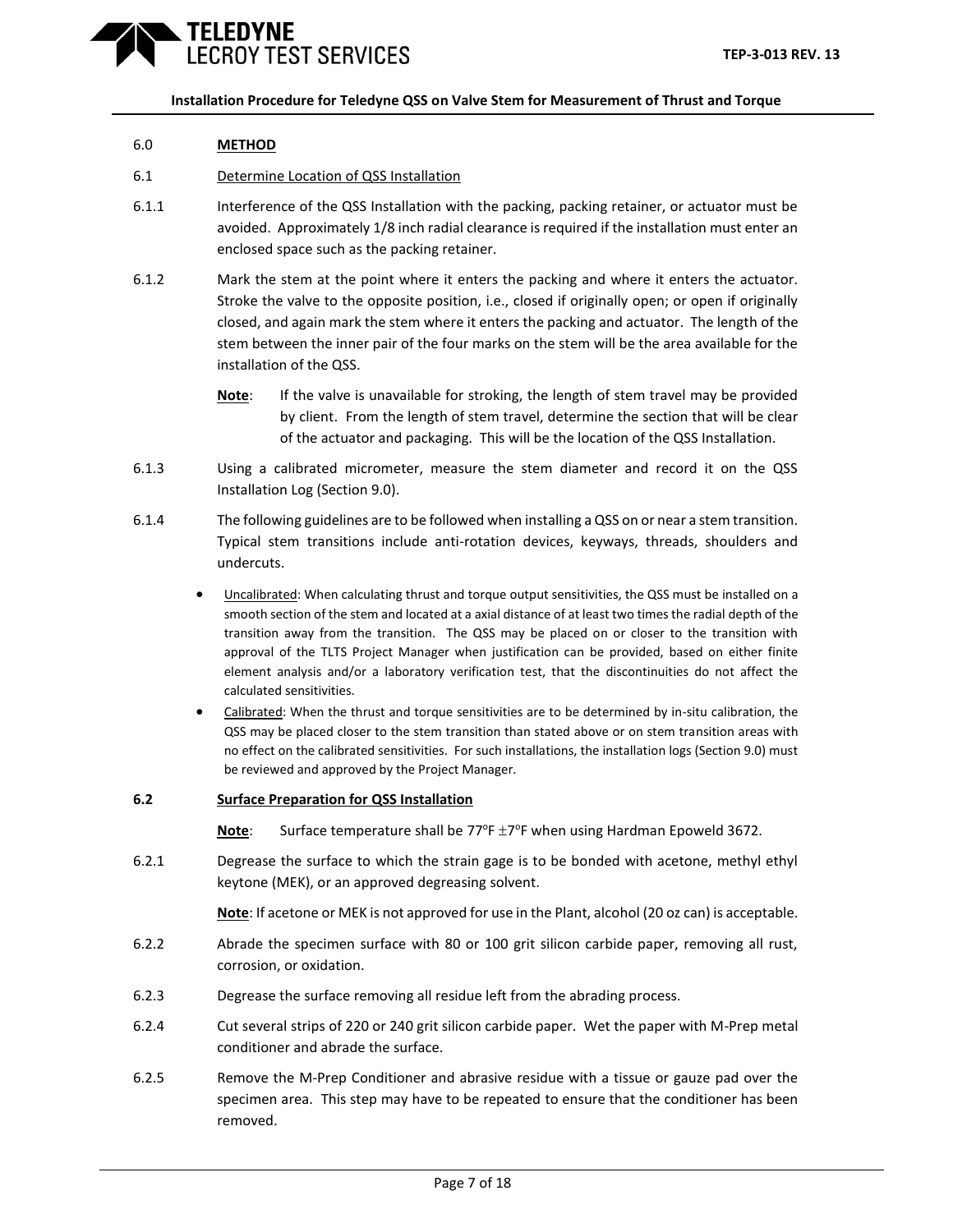### **TELEDYNE** ROY TEST SERVICES

### **Installation Procedure for Teledyne QSS on Valve Stem for Measurement of Thrust and Torque**

- 6.2.6 Clean and scrub the specimen with M-Prep Neutralizer. This step should be repeated until there is no evidence of contamination on the specimen surface. The scrubbing is normally performed with cotton swabs, gauze, or a clean wiping material (e.g.: cloth, tissue, etc.).
- 6.2.7 If possible, do not allow the conditioner or neutralizer to dry on the surface by evaporation. Wipe the surface with a dry tissue or gauze pad before proceeding to the next step.
- 6.2.8 Technician shall sign installation log when surface preparation is complete (Section 9.0).

### **6.3 Prepare the QSS for Installation**

- 6.3.1 Abrade the inside or rear surface of the QSS lightly using 220 or 240 grit silicon carbide paper. Clean using degreaser and tissue.
- 6.3.2 Clean surface with M-Prep Metal Conditioner. Apply sparingly, spread and scrub lightly until beads disappear. Do not let excess conditioner migrate to other side of QSS. Dry with tissue.
- 6.3.3 Apply M-Prep Neutralizer to the back of the QSS. Dry using tissue or gauze pad.

### **6.4 QSS Installation**

- 6.4.1 Select the adhesive to be used on the basis of the QSS Installation Classification, see Section 2.0, steps 2.2 through 2.6.
- 6.4.2 Prepare the adhesive for use following the manufacturer's instructions summarized in Section 8.0 of this procedure.
	- **NOTE**: Hardman Epoweld 3672 Adhesive (Skip to Step 6.5).

X-60 QSS Adhesive (Skip to Step 6.6).

- 6.4.3 Apply the EPY-500 Epoxy in a continuous band completely around the stem at the desired location; the band should be slightly wider than the QSS. Also apply the epoxy to the prepared inside surface of the QSS in a thin, even coating.
- 6.4.4 Carefully apply QSS to stem; open sensor only enough to clear stem diameter. While holding the QSS in its intended location with thumb and forefinger, apply the spring clamp to the QSS clip blocks with the other hand (Section 7.0, Figure 1).
- 6.4.5 Remove excess adhesive.
- 6.4.6 To cure the EPY-500 Epoxy, install heaters and a thermocouple as close as possible to the QSS. Secure the thermocouple so that it is held in intimate contact with the stem, preferably between the heater and the QSS. Follow the cure schedule summarized in Section 8.0.
- 6.4.7 Monitor the stem temperature with a thermocouple until the cure temperature is reached and let the installation remain at that temperature until fully cured. If the installation is a high temperature application follow the cure schedule and do a post cure.
- 6.4.8 After curing unplug the heater and let the valve stem cool to approximately 100°F to permit heater removal.
- 6.4.9 Remove heater, thermocouple, and clamps. Inspect the QSS Installation and, if it is acceptable, abrade the excess cement away from the perimeter and clean with solvent.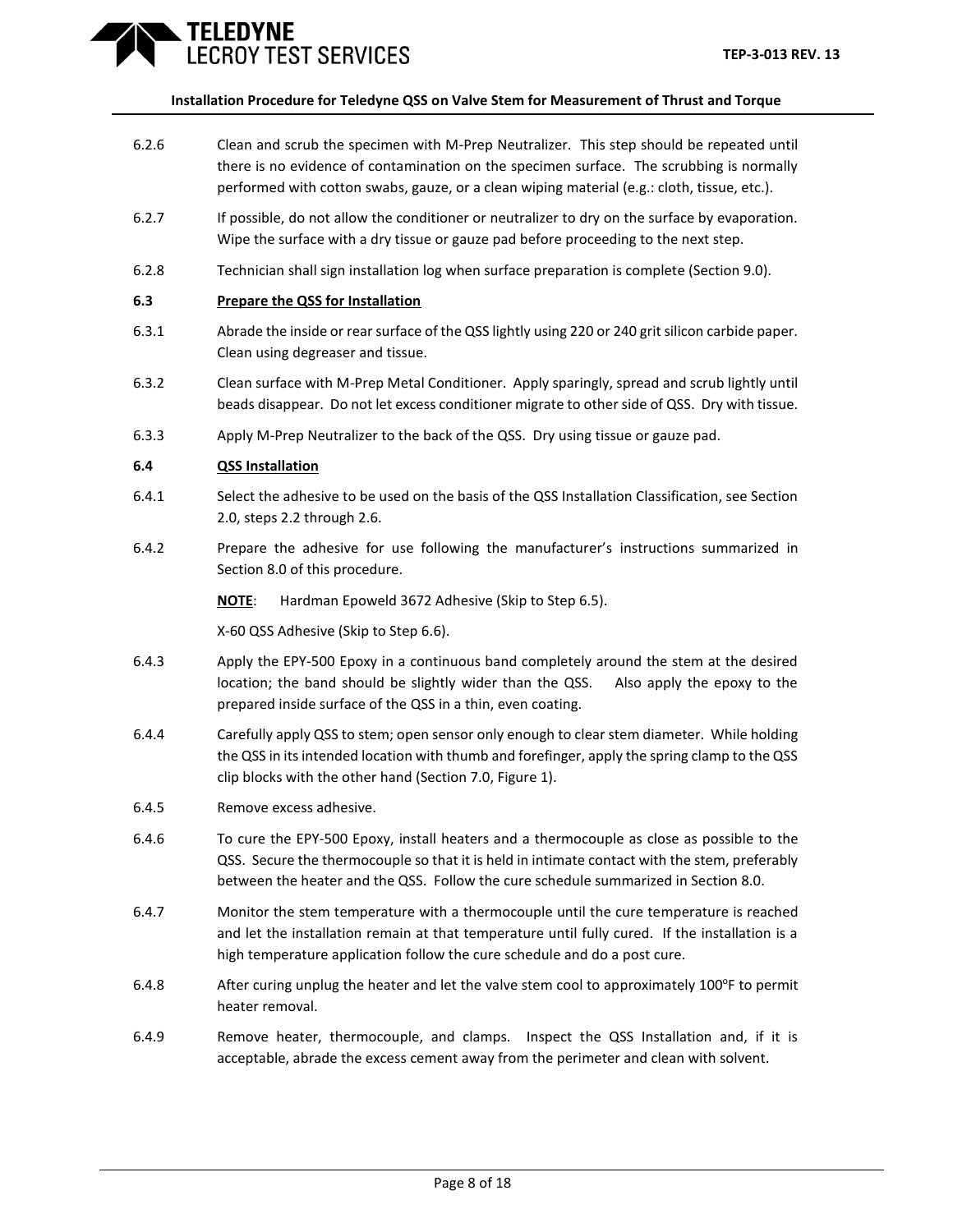### **ELEDYNE** ROY TEST SERVICES

### **Installation Procedure for Teledyne QSS on Valve Stem for Measurement of Thrust and Torque**

### **6.5 Hardman EPOWELD 3672 Adhesive**

- 6.5.1 Apply the epoxy in a continuous band completely around the stem at the desired location; the band should be slightly wider than the QSS. Also apply the epoxy to the prepared inside surface of the QSS in a thin, even coating.
- 6.5.2 Carefully apply QSS to stem; open sensor only enough to clear stem diameter. While holding the QSS in its intended location with thumb and forefinger, apply the spring clamp to the QSS clip blocks with the other hand (Section 7.0, Figure 1).
- 6.5.3 Remove excess adhesive.
- 6.5.4 No heater or temperature indication is needed as long as the stem temperature remains at room temperature, 77 degrees,  $\pm$ 7 degrees Fahrenheit.
- 6.5.5 Follow cure schedule as outlined in Section 8.0.
- 6.5.6 After cure inspect the QSS Installation and, if it is acceptable, abrade the excess cement away from the perimeter and sparingly clean with solvent.

### **6.6 X-60, QSS Adhesive**

- 6.6.1 Apply the epoxy to the prepared inside surface of the QSS in a thin, even coating.
- 6.6.2 Carefully apply the QSS to the stem; open the sensor only enough to clear the stem diameter. While holding the QSS in its intended location with thumb and forefinger, apply the spring clamp to the QSS clip blocks with the other hand (see Section 7, Figure 1).
- 6.6.3 Remove excess adhesive.
- 6.6.4 No heater or temperature indication is required. Curing is complete after 15 20 minutes.

### **6.7 QSS Post-Installation Checks**

- 6.7.1 The installation log should be filled in completely, including the installer, date, QSS part and serial numbers, products used, expiration dates and lot numbers. The as-built section of the installation log shall show the final configuration of the valve stem with the QSS installed. Record all relevant dimensions.
- 6.7.2 Monitor the QSS signal through a strain indicator or equivalent data acquisition platform. Probe the QSS strain gages with your finger. The strain indicator (or equivalent) will change slightly, but when the pressure from your finger is released, the indicator should return to its initial reading within 0.020 mV/V indicating there is an adequate bond between the QSS and the valve stem. If a shift greater than 0.050 mV/V remains after the probe test, then the QSS should be replaced.
- 6.7.3 The On-Site Supervisor or his designee shall review the installation and test results and signify his acceptance by signing off on the QSS Installation Log at the "Inspected By" section.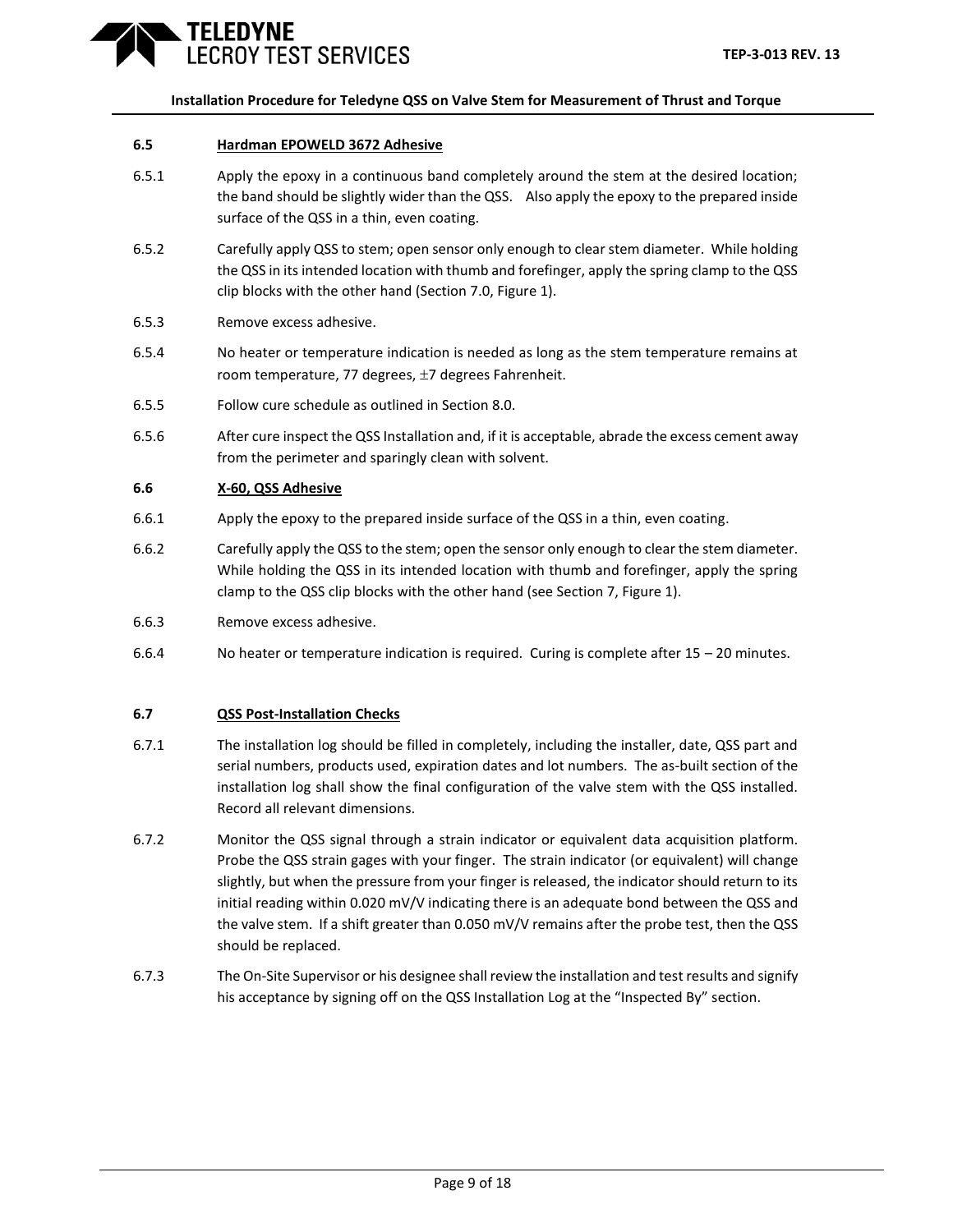### **ELEDYNE** ROY TEST SERVICES

#### **Installation Procedure for Teledyne QSS on Valve Stem for Measurement of Thrust and Torque**

### **6.8 Moisture Proofing the QSS Installations**

- 6.8.1 Degrease the area around the QSS Installations.
- 6.8.2 Apply M-Coat C over the QSS and over a 360-degree band around the valve stem QSS location including an area of up to ¼ inch on the stem above and below the QSS. Allow 20-30 minutes to dry.
- 6.8.3 After the M-Coat C has dried, apply RTV 3145 over the installation.
- 6.8.4 Repeat the thrust and/or torque bridge tests after waterproofing and record results on the log sheet (Section 9.0).

### **6.9 QSS Sensitivity**

- 6.9.1 The QSS sensitivity must be determined either by calibration or by calculation.
	- The sensitivity calculation Section 9.0 can be performed for QSS installations on solid stems, subject to the location limitations in Section 6.1.4. The sensitivity derived from this calculation will provide an inaccuracy statement for the QSS installation of +/-8.1 per cent.
	- The sensitivity calculation on Section 9.0 must be performed when a SMARTSTEM has been repaired by replacing the original strain gages with a QSS or singular bonded strain gages. The sensitivity derived from this calculation will provide an inaccuracy statement for the repaired installation of +/-5%. Reference: TLTS Technical Report TR-A100-18.
	- Laboratory testing of a model is required when the QSS is located close to or in a stem transition area as stated in Section 6.1.4). The model is made from the same material and machined to the same geometry of the valve stem. A test report is provided that documents what the inaccuracy statement is for this QSS installation only.
	- Calibration may be performed to achieve a higher accuracy for the QSS installed on a smooth section of the stem or to derive the sensitivity for a QSS located in a transition zone. Typical inaccuracy statements for calibrated installation are 3 to 5%. See TLTS Procedure TEP-3-023, titled "In-Situ Calibration of Plant Valve Stems Instrument with Thrust and Torque Sensing Strain Gage Bridges".

#### **7.0 FIGURE 1 - QSS INSTALLATION TECHNIQUE**

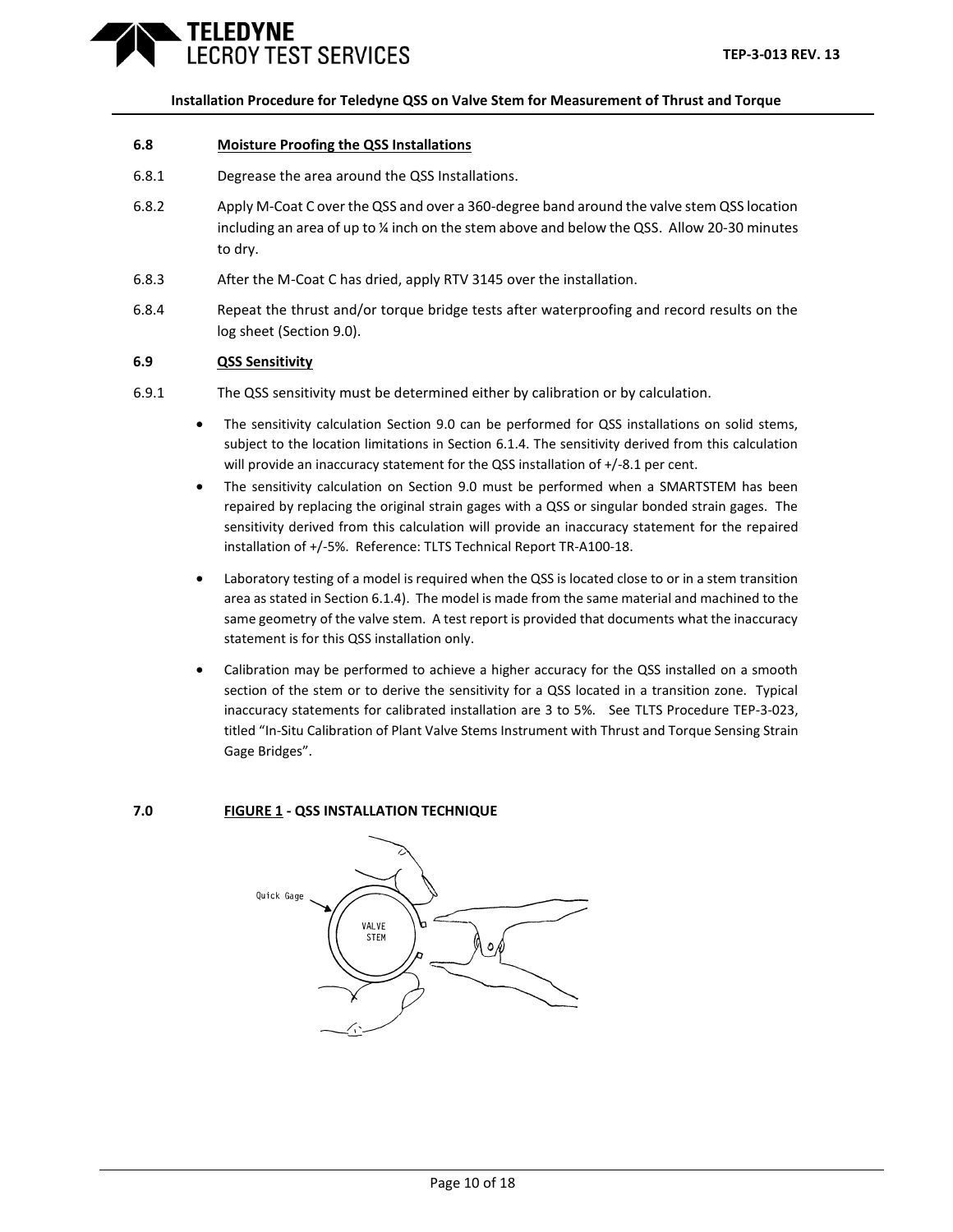### TELEDYNE ROY TEST SERVICES

**Installation Procedure for Teledyne QSS on Valve Stem for Measurement of Thrust and Torque**

### **8.0 EPOXY MIXING INSTRUCTIONS AND CURE SCHEDULE**

### 8.1 BLH EPY-500 Mixing Instructions

- a. Knead the resin and powder prior to releasing the clamp that separates the hardener from the resin.
- b. Release the clamp and knead the bag until the parts are thoroughly mixed and a uniform color results. Special attention should be given to the corners of the bag.
- c. Snip off one corner of the bag. The adhesive may be squeezed out as desired.
- d. The viscosity of the adhesive may be lowered to facilitate mixing or application by heating. Immersion of the package in warm water (120-140F/49-60C) prior to mixing or exposure to a heat lamp at the same temperature after mixing and removal from the package will yield the desired viscosity. Be sure to wipe the package free of moisture before opening if immersed.
- e. The pot life (after mixing at normal ambient conditions) is approximately 24 hours. Pot life may be extended to one month if kept frozen when not in use. Moisture may condense on the package after removal from cold storage. This moisture must be removed before the package is opened to avoid contamination.
- 8.2 BLH EPY-500 Cure Schedule

Use any of the following:

- $\bullet$  26 hours at 200°F
- $\bullet$  4 Hours at 250 $^{\circ}$ F
- $\bullet$  1 Hour at 350 $^{\circ}$ F
- Post Cure 1 Hour at 450°F for applications above 450°F or 1 Hour at 50°F above the stem's normal operating temperature.
- 8.3 Hardman EPOWELD 3672 Mixing Instructions and Cure Schedule
	- a. The individual components containing fillers should be stirred or agitated without introducing excessive air before use to ensure that all fillers are properly dispersed. To obtain best cured properties, accurate proportioning and thorough mixing are essential.
	- b. Mix Ratio:

|        | Parts By Weight | Parts By Volume |
|--------|-----------------|-----------------|
| Part A | 100             |                 |
| Part B | 60              |                 |

- c. Cure Schedule: 24 Hours at 77°F.
- d. \*\* Use of the Hardman two component pre-measured packages is encouraged.

#### 8.4 X60 Mixing Instructions and Cure Schedule

Cut off the bottom of the outside plastic envelope (at the end with the green plastic divider) and remove the package of adhesive

Grasp both ends of the adhesive package and pull apart firmly to remove the plastic divider. Pull the adhesive package back and forth over any exposed right angled corner (e.g., table top,

box) until the parts are thoroughly mixed. This takes only about  $10 - 15$  seconds.

Snip off one corner of the bag. The adhesive may be squeezed out as desired.

The pot life (after mixing at normal ambient conditions) is approximately 2 to 5 minutes. The cure time is 15 to 20 minutes at ambient temperature.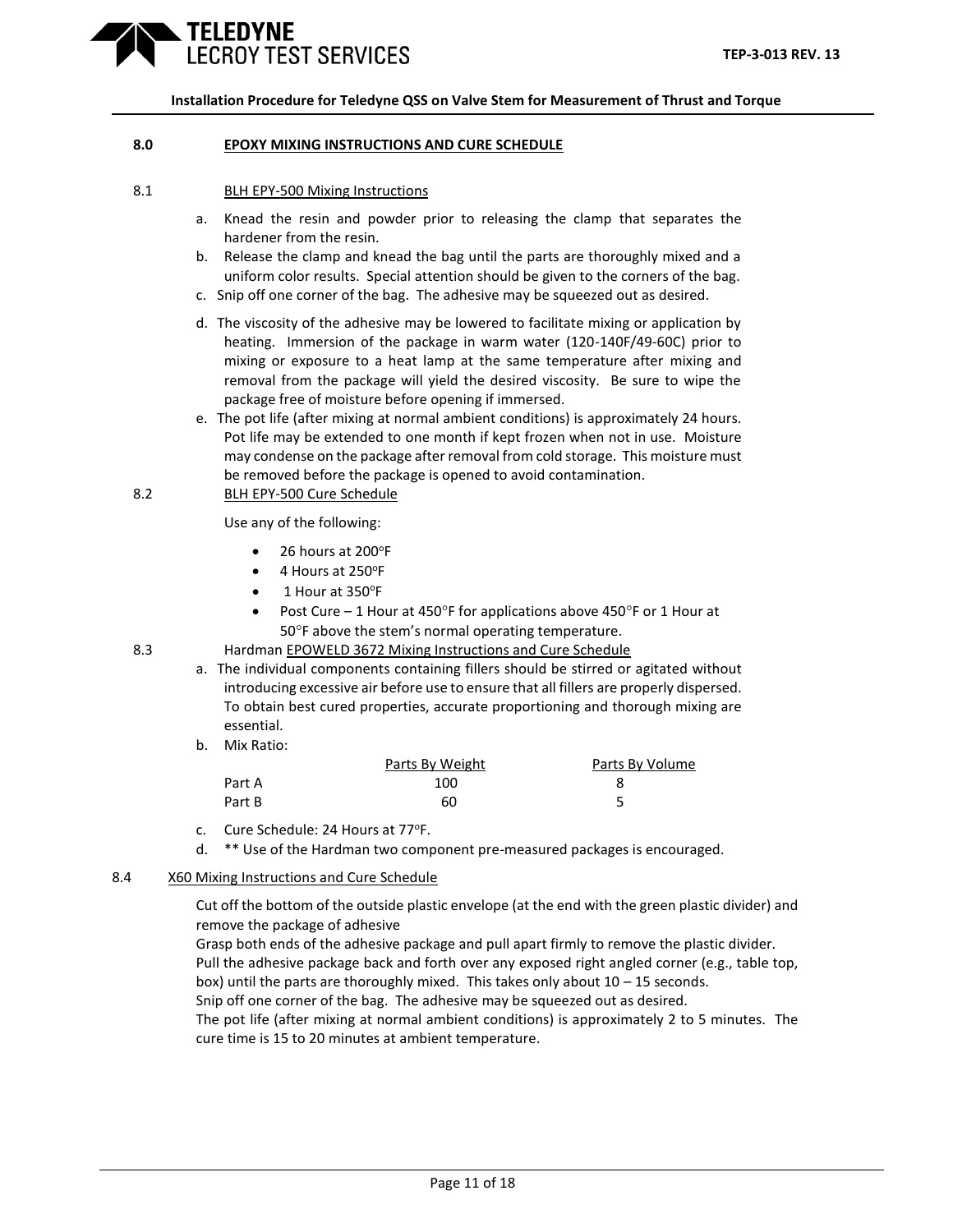

### **9.0 Quick Stem Sensor Installation Log(s)**

| QUICK STEM SENSOR (QSS) INSTALLATION LOG - Bridge Installation Data |                                                                                                                                                                                                                                      |                      |                       |  |  |
|---------------------------------------------------------------------|--------------------------------------------------------------------------------------------------------------------------------------------------------------------------------------------------------------------------------------|----------------------|-----------------------|--|--|
|                                                                     |                                                                                                                                                                                                                                      |                      |                       |  |  |
|                                                                     |                                                                                                                                                                                                                                      |                      |                       |  |  |
|                                                                     |                                                                                                                                                                                                                                      |                      |                       |  |  |
|                                                                     | <b>THRUST BRIDGE (TH)</b> And the contract of the contract of the contract of the contract of the contract of the contract of the contract of the contract of the contract of the contract of the contract of the contract of the c  |                      |                       |  |  |
|                                                                     |                                                                                                                                                                                                                                      |                      |                       |  |  |
| TH Gage Factor: _______________                                     |                                                                                                                                                                                                                                      |                      |                       |  |  |
|                                                                     | <b>Experimental Contract Contract Contract Contract Contract Contract Contract Contract Contract Contract Contract Contract Contract Contract Contract Contract Contract Contract Contract Contract Contract Contract Contract C</b> |                      |                       |  |  |
| TQ Gage Factor: ________________                                    |                                                                                                                                                                                                                                      |                      |                       |  |  |
| Adhesive:                                                           | <u> 1989 - Johann John Stone, meil er fan de ferstjer oan de ferstjer fan de ferstjer oan de ferstjer fan de fers</u>                                                                                                                |                      | Expiration Date: 2008 |  |  |
| Lot No:                                                             | <u> 1989 - Johann Barbara, martxa al III-lea (h. 1974).</u>                                                                                                                                                                          |                      |                       |  |  |
| Encapsulation:                                                      |                                                                                                                                                                                                                                      |                      |                       |  |  |
| Lot No:<br>Encapsulation:                                           | the control of the control of the control of the control of the control of<br><u> 1989 - Johann Harry Barn, mars ar breist fan de Fryske kommunent (</u>                                                                             |                      | Expiration Date: 2008 |  |  |
| Lot No:                                                             |                                                                                                                                                                                                                                      |                      |                       |  |  |
| Encapsulation:                                                      |                                                                                                                                                                                                                                      |                      | Expiration Date: 2008 |  |  |
| Lot No:                                                             |                                                                                                                                                                                                                                      |                      |                       |  |  |
|                                                                     | <b>APPROVAL</b>                                                                                                                                                                                                                      |                      |                       |  |  |
| Installation Completed By:                                          |                                                                                                                                                                                                                                      | Date:                |                       |  |  |
|                                                                     |                                                                                                                                                                                                                                      |                      |                       |  |  |
|                                                                     |                                                                                                                                                                                                                                      |                      |                       |  |  |
| Page 1 of 1                                                         | TELEDYNE                                                                                                                                                                                                                             | LECROY TEST SERVICES | FRM-QSSIL(BID) R1     |  |  |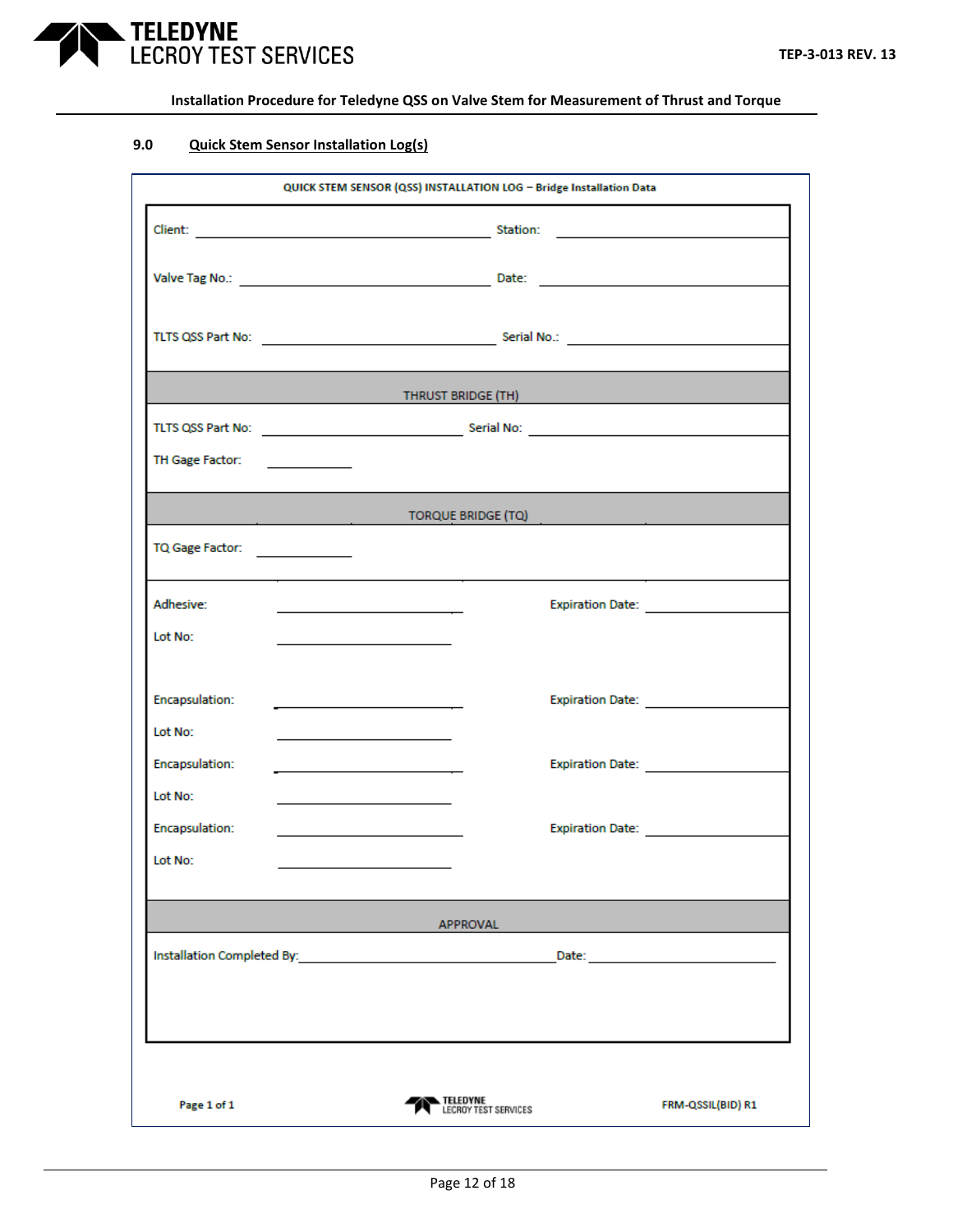

| QUICK STEM SENSOR INSTALLATION LOG - Bridge Inspection Report |                                              |                                   |                                                                                           |                                   |  |  |
|---------------------------------------------------------------|----------------------------------------------|-----------------------------------|-------------------------------------------------------------------------------------------|-----------------------------------|--|--|
| Client:                                                       | the control of the control of the control of |                                   | Date:<br>the control of the control of the control of                                     |                                   |  |  |
| Valve Tag No.: _________________________                      |                                              |                                   | QSS Serial No.: ________________                                                          |                                   |  |  |
|                                                               | THRUST (TH)<br><b>TORQUE (TQ)</b>            |                                   |                                                                                           |                                   |  |  |
|                                                               | <b>BEFORE</b><br><b>WATERPROOF</b>           | <b>AFTER</b><br><b>WATERPROOF</b> | <b>BEFORE</b><br><b>WATERPROOF</b>                                                        | <b>AFTER</b><br><b>WATERPROOF</b> |  |  |
| <b>Probe Test</b>                                             | SAT / UNSAT                                  | N/A                               | SAT / UNSAT                                                                               | N/A                               |  |  |
|                                                               |                                              | <b>INSTRUMENT M&amp;TE</b>        | NOTE: If M&TE information is included in plant QSS Installation Records, do not duplicate |                                   |  |  |
| <b>Multimeter:</b><br>Mfr.                                    | Model                                        | S/N                               | <b>Next Cal</b>                                                                           |                                   |  |  |
| <b>Strain Indicator:</b><br>Mfr.                              | Model                                        | S/N                               | <b>Next Cal</b>                                                                           |                                   |  |  |
| <b>Micrometer:</b><br>Mfr.                                    | Model                                        | S/N                               | <b>Next Cal</b>                                                                           |                                   |  |  |
|                                                               |                                              | <b>APPROVAL</b>                   |                                                                                           |                                   |  |  |
| QSS Installation By:                                          |                                              |                                   | Date:                                                                                     |                                   |  |  |
| <b>Inspected By:</b>                                          |                                              |                                   | Date:                                                                                     |                                   |  |  |
|                                                               |                                              |                                   |                                                                                           |                                   |  |  |
|                                                               |                                              |                                   |                                                                                           |                                   |  |  |
|                                                               |                                              |                                   |                                                                                           |                                   |  |  |
|                                                               |                                              |                                   |                                                                                           |                                   |  |  |
|                                                               |                                              |                                   |                                                                                           |                                   |  |  |
|                                                               |                                              |                                   |                                                                                           |                                   |  |  |
|                                                               |                                              |                                   |                                                                                           |                                   |  |  |
|                                                               |                                              |                                   |                                                                                           |                                   |  |  |
| Page 1 of 1                                                   |                                              | TELEDYNE<br>LECROY TEST SERVICES  |                                                                                           | FRM-QSSIL(BIR) R1                 |  |  |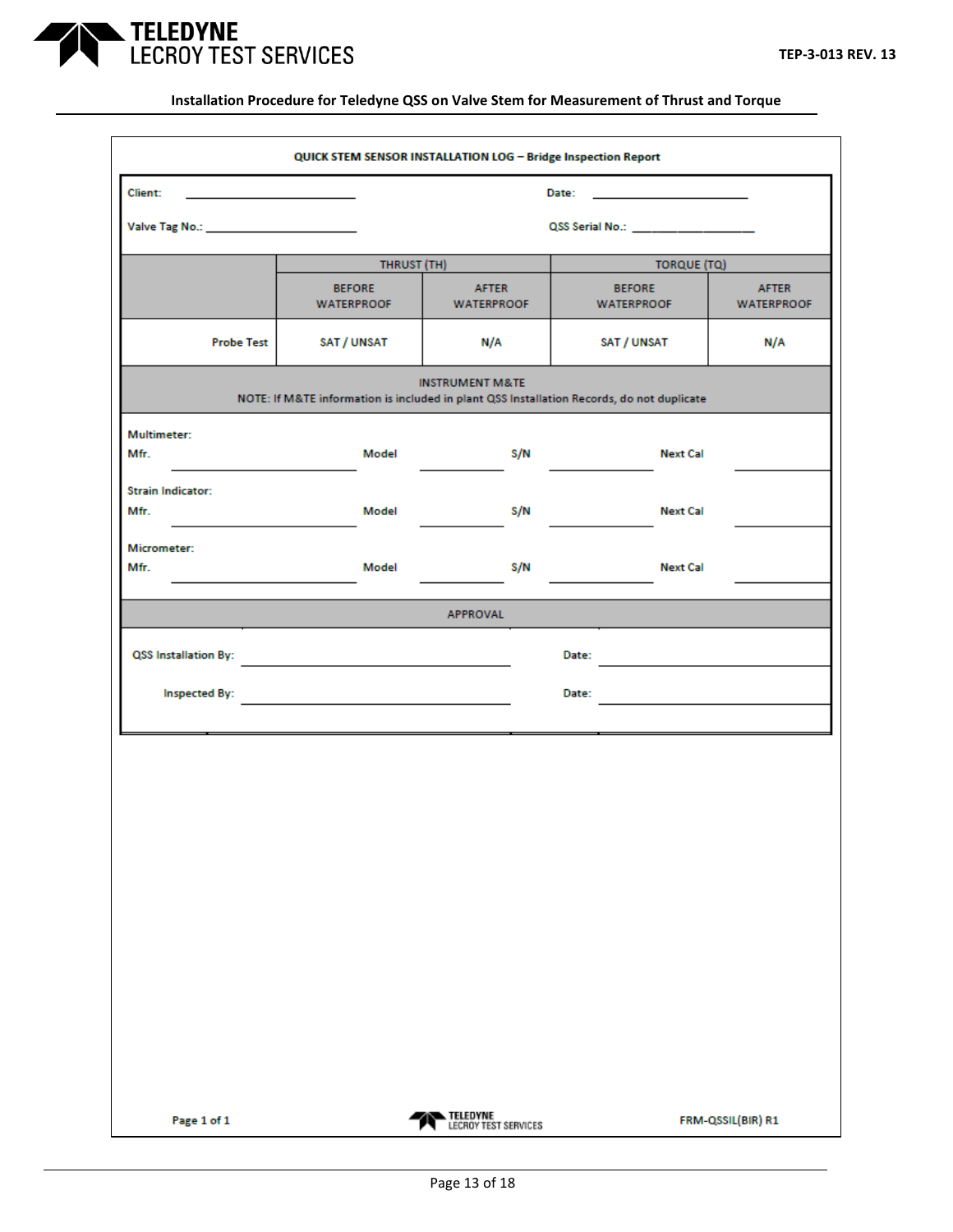

|                    |    | QSS AS-BUILT SKETCH                                                               |       |       |
|--------------------|----|-----------------------------------------------------------------------------------|-------|-------|
| Valve Tag:         |    |                                                                                   |       |       |
| QSS Serial Number: |    |                                                                                   |       |       |
| Completed By:      |    |                                                                                   | Date: |       |
|                    |    | Project Manager Approval (as required):                                           |       | Date: |
|                    |    | Top of Valve Stem                                                                 |       |       |
|                    |    |                                                                                   |       |       |
|                    |    |                                                                                   |       |       |
|                    |    |                                                                                   |       |       |
|                    |    |                                                                                   |       |       |
|                    |    |                                                                                   |       |       |
|                    |    |                                                                                   |       |       |
|                    |    | Sketch in the installed location of the QSS and provide the following dimensions: |       |       |
|                    | 1. | Stem diameter @ QSS location                                                      |       |       |
|                    | 2. | Depth of nearest stem transition                                                  |       |       |
|                    | 3. | $2.0 \times \text{\#2}$ (above)                                                   |       |       |
|                    | 4. | Edge of QSS to nearest stem transition.                                           |       |       |
|                    |    | QSS located INSIDE/OUTSIDE transition zone:                                       |       |       |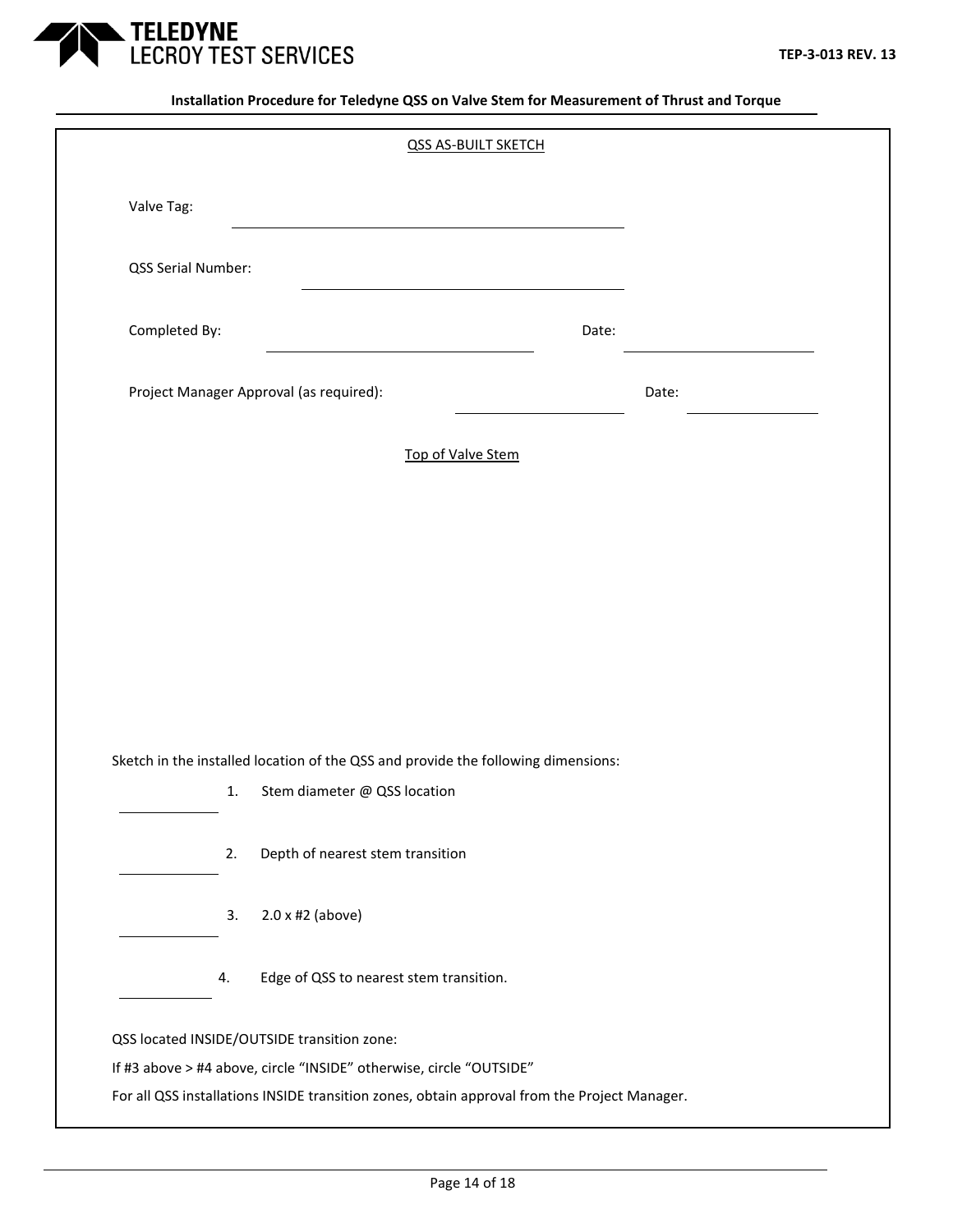

|                                          |                           | <b>SENSITIVITY CALCULATIONS (Optional)</b>                                        |                                                                                                                |
|------------------------------------------|---------------------------|-----------------------------------------------------------------------------------|----------------------------------------------------------------------------------------------------------------|
|                                          |                           | and thrust sensitivity in accordance with the following equations:                | When using TLTS stem strain gages with MOV diagnostic systems other than Teledyne's, calculate torque          |
|                                          |                           | Torque Sensitivity = 16.363 $\frac{D^3E}{(G.E)(1+\mu)}$ $\frac{lb - ft}{mV/Vexc}$ |                                                                                                                |
|                                          |                           | Thrust Sensitivity = 1570.8 $\frac{D^2E}{(G.F)(1+\mu)}$ $\frac{lbf}{mV/Vexc}$     |                                                                                                                |
|                                          |                           |                                                                                   |                                                                                                                |
| $D =$                                    |                           |                                                                                   | Reference Document                                                                                             |
| $E =$                                    |                           |                                                                                   |                                                                                                                |
| $\mu =$                                  |                           |                                                                                   |                                                                                                                |
|                                          |                           |                                                                                   | Reference Document                                                                                             |
|                                          |                           |                                                                                   |                                                                                                                |
| G.F. = Gage Factor of Strain Gage        |                           |                                                                                   |                                                                                                                |
| Thrust G.F.                              |                           |                                                                                   |                                                                                                                |
| Vexc = Excitation Voltage = (volts d.c.) |                           |                                                                                   |                                                                                                                |
|                                          |                           |                                                                                   | NOTE: Vexc, the strain gage excitation voltage, should be verified and recorded as part of the test procedure. |
|                                          | $($ $)^3$ $($ $)$         |                                                                                   | lbf-ft                                                                                                         |
|                                          | $( ) (1+)$                |                                                                                   | mV/Vexc                                                                                                        |
|                                          | ( ) <sup>2</sup> ( )      |                                                                                   | Ibf                                                                                                            |
| Thrust Sensitivity = 1570.8 ----------   | $\overline{(\ }$<br>$(1+$ | $\left( \right)$                                                                  | mV/Vexc                                                                                                        |
| Valve Tag:                               |                           |                                                                                   |                                                                                                                |
| <b>Calculation Performed By</b>          |                           |                                                                                   | Date                                                                                                           |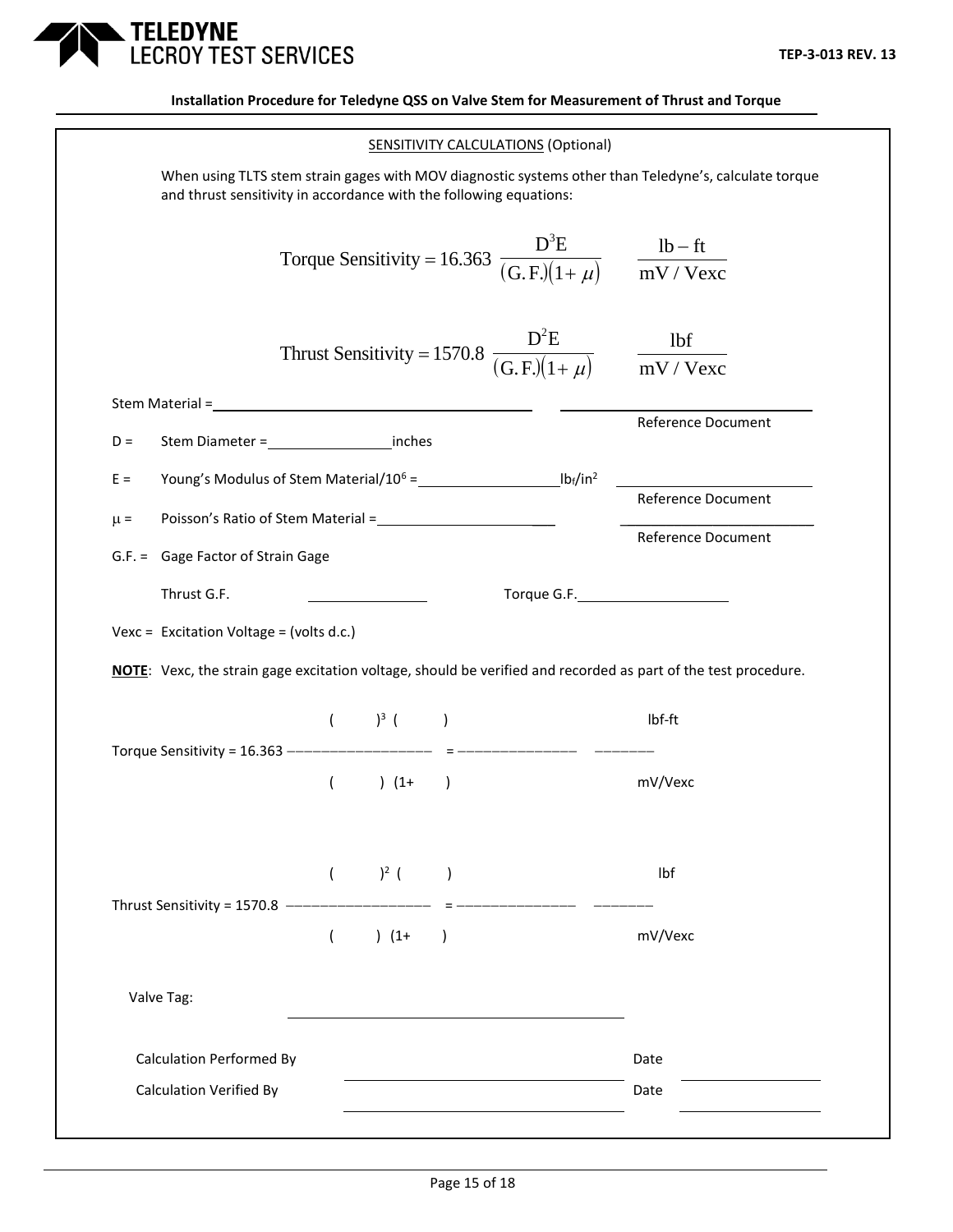

|                                                                                              | SMARTSTEM REPAIR SENSITIVITY CALCULATION |                                                                                  |     |
|----------------------------------------------------------------------------------------------|------------------------------------------|----------------------------------------------------------------------------------|-----|
|                                                                                              |                                          |                                                                                  |     |
|                                                                                              |                                          | TELEDYNE SMARTSTEM: Serial No. ____________________ Model No. __________________ |     |
|                                                                                              |                                          | Replaced original strain gages with: $\Box$ Individual gages $\Box$ QSS          |     |
| Part No. _________________________                                                           |                                          |                                                                                  |     |
| Thrust Gage Factor ______________                                                            |                                          | Torque Gage Factor_____________________                                          |     |
|                                                                                              |                                          |                                                                                  |     |
| THRUST: Capacity Ibs.                                                                        |                                          |                                                                                  |     |
|                                                                                              |                                          |                                                                                  |     |
| New data: Gage factor _________                                                              |                                          |                                                                                  |     |
| New sensitivity = original sensitivity x old gage factor                                     | new gage factor                          |                                                                                  |     |
|                                                                                              |                                          |                                                                                  | M   |
| TORQUE:                                                                                      |                                          |                                                                                  |     |
| Original data: Gage factor _____________ Sensitivity ___________________________ ft-lbs/mV/V |                                          |                                                                                  |     |
| New data:<br>Gage factor ___________                                                         |                                          |                                                                                  |     |
| New sensitivity = original sensitivity x old gage factor                                     | new gage factor                          |                                                                                  |     |
|                                                                                              | $=$                                      |                                                                                  | V/V |
|                                                                                              |                                          |                                                                                  |     |
|                                                                                              |                                          |                                                                                  |     |
|                                                                                              |                                          | Date:______________________                                                      |     |
|                                                                                              |                                          |                                                                                  |     |
|                                                                                              |                                          |                                                                                  |     |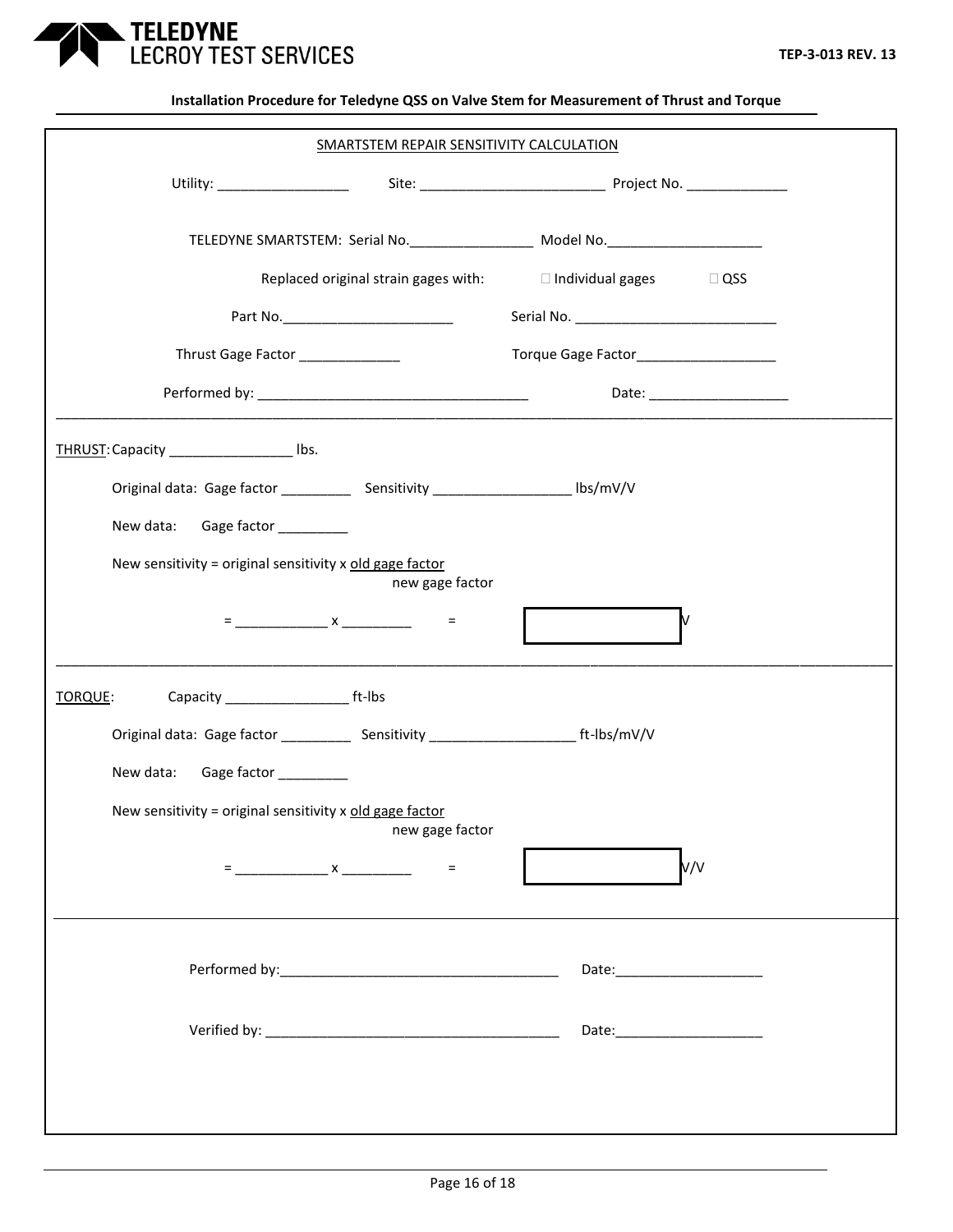

### **10.0 MATERIAL PROPERTIES LISTING**

The following table summarizes the overall combined mean values of  $E/(1+m)$  as determined by the SMARTSTEM database query. The value of E (modulus of elasticity) for each material is selected to correspond with the E at 70°F from the Aerospace Structural Metal Handbook. Then the value of m (Poisson's ratio) is derived from the expression,  $m = [(E at 70°F)/(E/(1+m)result)-1]$ . Note that these values values are for reference only, and are to be only be used if not specified by the Plant's responsible engineering group.

| Specification                     | $E(10^6)$ | m    | $E/(1+m)$ | Reference    |
|-----------------------------------|-----------|------|-----------|--------------|
| (Tested) Alloy 17-4 PH            | 29.1      | .271 | 22.90     | App. A       |
| (ASMH, Alloy 17-4 PH)             | 29.1      | .291 | 22.54     | App. I, 1501 |
| (Tested) Type 410                 | 31.6      | .277 | 24.75     | App. B       |
| (ASMH, Type 410)                  | 31.6      | .27  | 24.88     | App. I, 1401 |
| (Tested) Type 416                 | 31.6      | .286 | 24.57     | App. C       |
| (ASMH, 416: 410 Mod)              | 31.6      | .27  | 24.88     | App. I, 1401 |
| (Tested) Type XM19                | 28.0      | .291 | 21.69     | App. D       |
| (ASMH, Type XM19)                 | N/A       | N/A  | N/A       | App. I Index |
| (Tested) Alloy A-286              | 29.0      | .281 | 22.63     | App. E       |
| (ASMH, Type A-286)                | 29.0      | .292 | 22.44     | App. I, 1601 |
| (Tested) Type 316                 | 28.2      | .285 | 21.95     | App. F       |
| (ASMH, Type 316)                  | 28.2      | .294 | 21.79     | App. I, 1307 |
| (Tested) Allow L-605              | 33.5      | .279 | 26.19     | App. G       |
| (ASMH, Alloy L-605)               | 33.5      | .286 | 26.05     | App. I, 4302 |
| (Tested) Alloy 718                | 29.0      | .258 | 23.06     | App. H       |
| (ASMH, Alloy 718)                 | 29.0      | .294 | 22.41     | App. I, 4103 |
| N/A: Specific Data not available. |           |      |           |              |

TLTS recommends the following values of  $E/(1+m)$  for these materials when calculating the thrust and/or torque sensitivities for Quick Stem Sensors™ to maintain the uncalibrated accuracy of ±8.2%. Use of other values of E/(1+m) are allowed if within the ±3.50% of the recommended values.